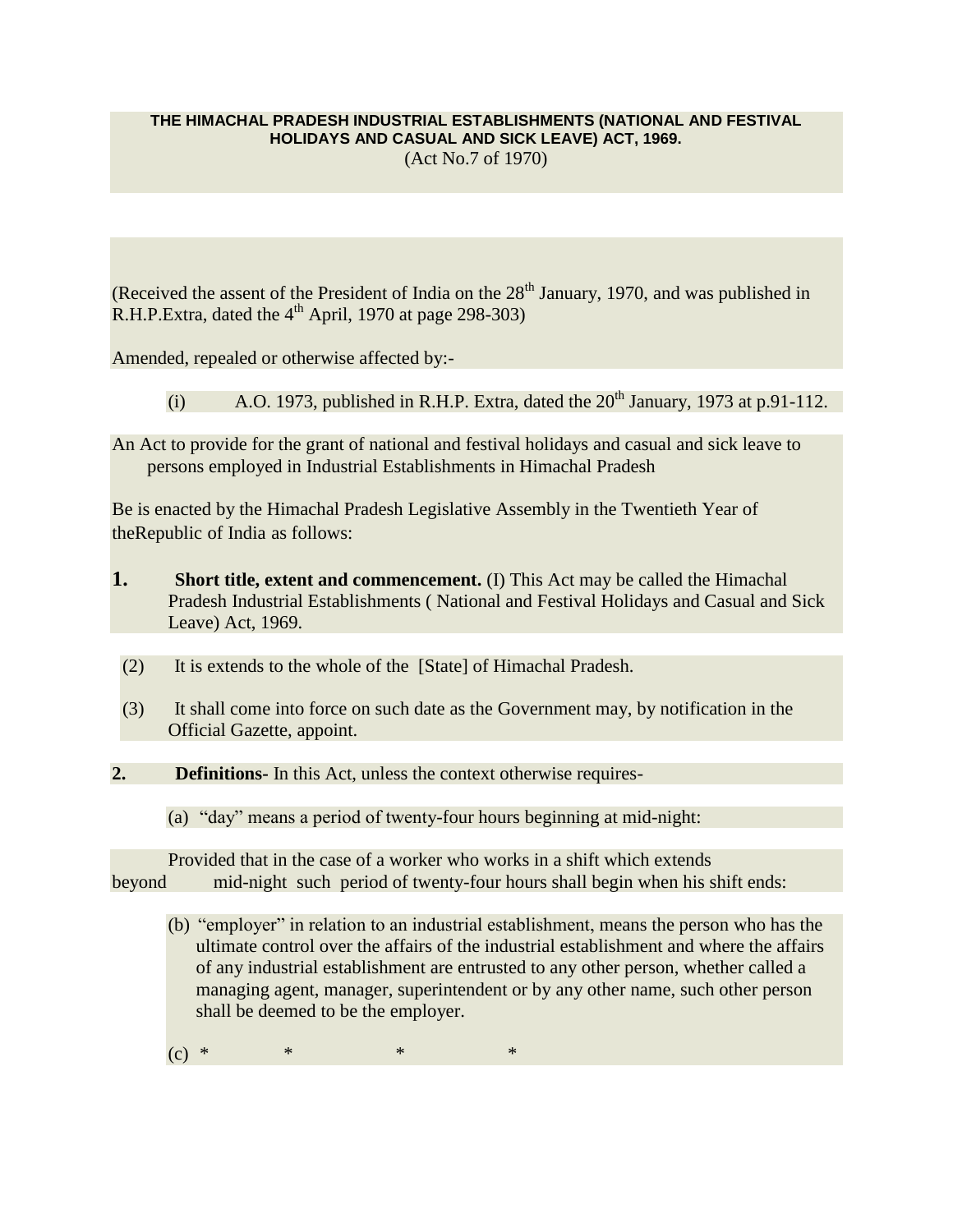(d) "industrial establishment" means:-

|       | (i)  | any factory as defined in clause (m) of Section 2 of the<br>Act, 1948, (63 of 1948), or any place which is deemed to be<br>Factories<br>factory under sub-section (2) of section 85 of that Act; or<br>a                                                                                                            |
|-------|------|---------------------------------------------------------------------------------------------------------------------------------------------------------------------------------------------------------------------------------------------------------------------------------------------------------------------|
|       | (ii) | any plantation as defined in clause (f) of Section 2<br>of the<br>Labour Act, 1952, (69 of 1951);<br>Plantations                                                                                                                                                                                                    |
|       | (e)  | "inspector" means an Inspector appointed under sub section (1) of Section 7;                                                                                                                                                                                                                                        |
|       | (f)  | "notification" means a notification published under proper authority in the<br><b>Official Gazette;</b>                                                                                                                                                                                                             |
|       | (g)  | "Official Gazette" means the Rajpatra, Himachal Pradesh;                                                                                                                                                                                                                                                            |
|       | (h)  | "prescribed" means prescribed under this Act;                                                                                                                                                                                                                                                                       |
|       | (i)  | "Wages" means all remuneration (whether by way of salary, allowances or<br>otherwise) expressed in terms of money or capable of being so expressed<br>which would, if the term of employment, expressed or implied, were fulfilled, be<br>payable to a workers in respect of his employment, but does not include:- |
|       |      |                                                                                                                                                                                                                                                                                                                     |
|       |      | (a) any bonus;                                                                                                                                                                                                                                                                                                      |
|       |      | (b) the value of any house accommodation, supply of light, water, medical<br>facilities or other amenity or of any service or of any concessional supply of<br>food grains or other articles;                                                                                                                       |
|       |      | (c) any contribution paid or payable by the employer :-<br>(I) to any pension or provident fund, and the interest<br>which may have accrued thereon; or                                                                                                                                                             |
| being |      | (ii) for the benefits of the workers under any law for the time<br>in force;                                                                                                                                                                                                                                        |
|       |      | (d) any travelling allowance or the value of any travelling concession;                                                                                                                                                                                                                                             |
|       |      |                                                                                                                                                                                                                                                                                                                     |
|       |      | (e) any sum paid to the worker to defray special expenses entailed on him by the<br>nature of his employment; or                                                                                                                                                                                                    |
|       |      | any gratuity payable on the termination of employment; and<br>(f)                                                                                                                                                                                                                                                   |
|       |      | "worker" means:-                                                                                                                                                                                                                                                                                                    |
|       | (j)  |                                                                                                                                                                                                                                                                                                                     |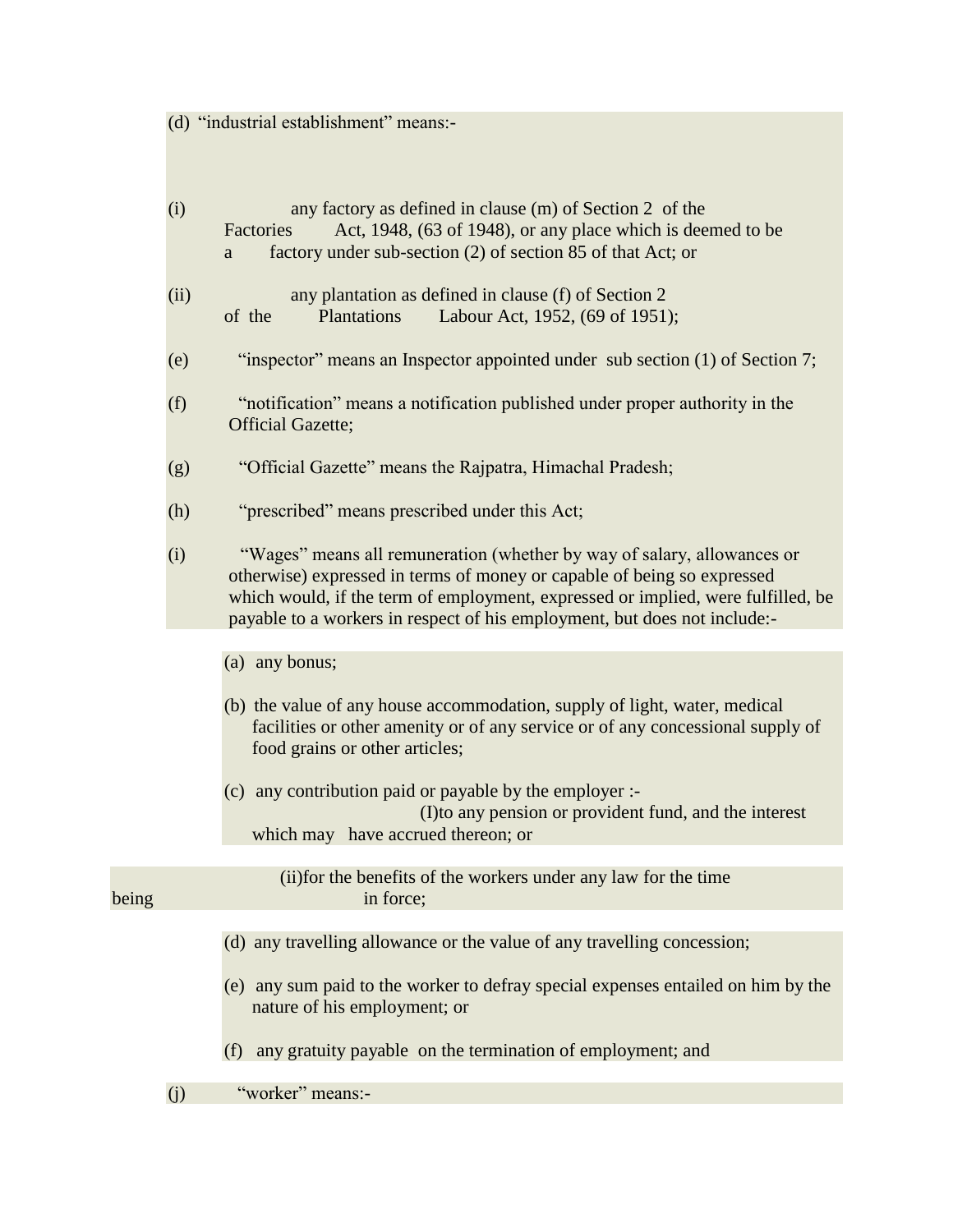- (i) any person (including an apprentice) employed in industrial establishment to do any skilled or unskilled, manual, supervisory or clerical work for hire or reward whether the term of employment be expressed or implied; or
- (ii) any other person employed in any industrial establishment whom the Government may, by notification, declare to be a work for the purpose of this Act.
- **3. National and Festival Holidays-** (1)Every workers shall, in each year, be allowed in such manner, and on such conditions, as may be prescribed:
	- (a) three national holidays of one whole day each on  $26<sup>th</sup>$  January,  $15<sup>th</sup>$  August and 2<sup>nd</sup> October; and
	- (b) four other holidays on any of the festivals specified in the Schedule out of which one shall be Himachal Day:

 Provided that for purpose of clause (b), where at least ten percent of the workers of an industrial establishment so desire, they may, in lieu of any festival holiday, avail two half holidays on any of the festival days of their choice specified in the schedule after settlement in this behalf has been made between the employer and the representatives of the workers in such manner as may be prescribed.

#### (2) The Government may, by notification, add to or omit from the Schedule any festival, and thereupon the Schedule shall be deemed to be amended accordingly.

- **4. Casual and Sick Leave-** Every worker shall in each year, be allowed by the employer casual leave for seven days and sick leave for fourteen days in such manner, and on such condition (including a condition to the effect that one kind of leave shall not be linked with an other kind of leave, whether due under this Act, or under any other law for the time being in force), as may be prescribed.
- **5. Wages-** (1) Notwithstanding any contract to the contrary, every worker shall for each of the national festival holidays and of the days of casual or sick leave, be paid by the employer wages at a rate equivalent to his average daily wage;

# **Provided that:**

- (a) no worker shall be entitled to be paid such wages for any holiday or leave, other than a national holiday, if his name was not on the rolls of the industrial establishment continuously for a period of one month immediately preceding such holiday or leave;
- (b) where a worker is entitled to sickness benefit under the Employees' State Insurance Act, 1948 (34 of 1948) or sickness allowance under the Plantation Labour Act,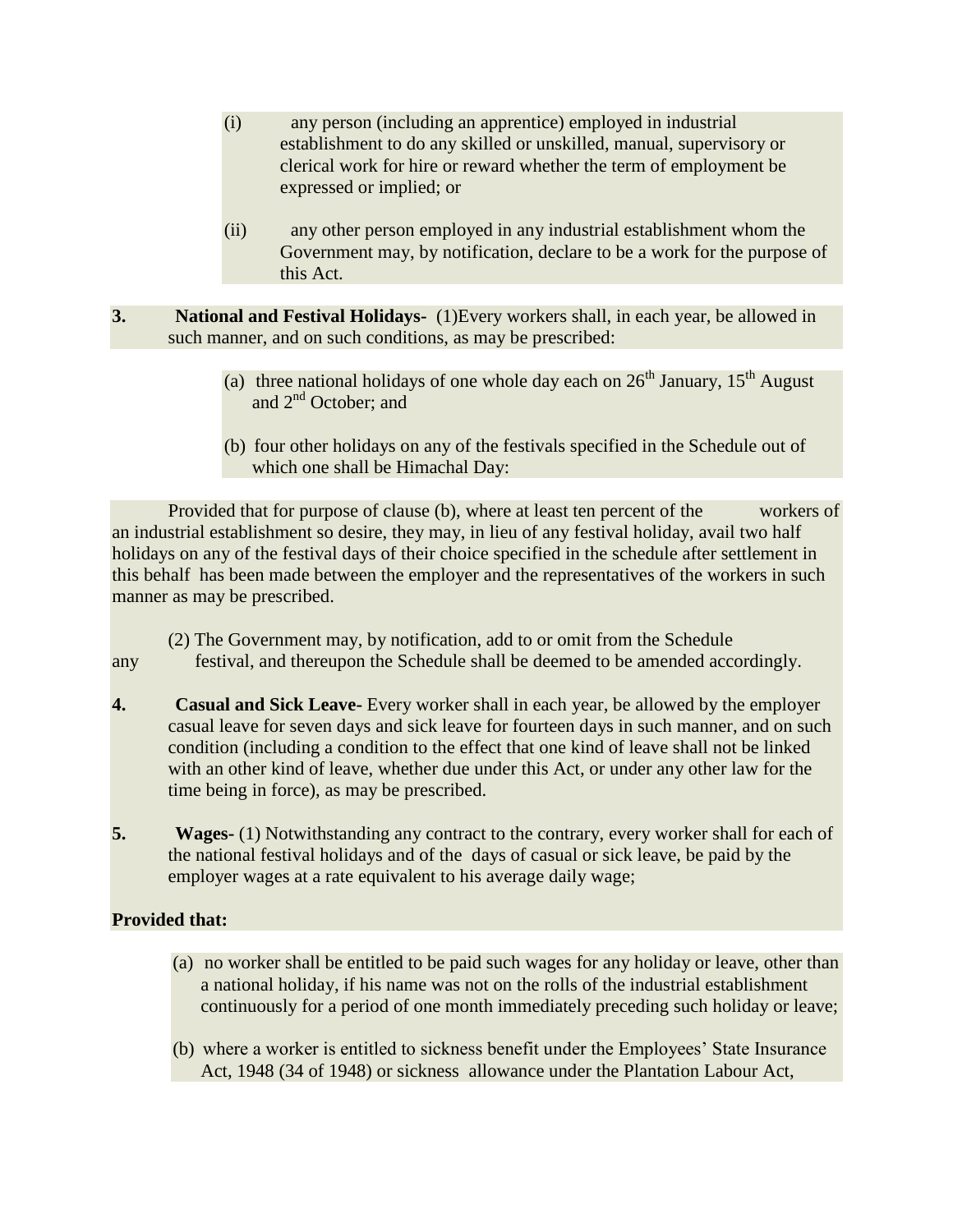1951, (69 of 1951) shall not be entitled to be paid such wages for the days of sick leave allowed to him under this Act; and

- (c) where a worker is not entitled to such sickness benefit or sickness allowance, he shall be paid wages for the days of sick leave allowed to him under this Act at a rate equivalent to one-half of his average daily wage
- (2) where a worker works on any holiday allowed under section 3, he shall, at his option, be entitled to:-
	- (a) twice his average daily wage for that day, or, his average daily wage on any other day within ninety days from the day on which so works.
	- (b) His average daily wage for the day and a substituted holiday with his average daily wage on any other day within ninety days from the day on which he so works.

**Explanation:**-For the purpose of this section, the average daily wage of worker shall be computed on the basis of his total full-time wages during the preceding three months, exclusive or any overtime wages, if any:

 Provided that the average daily wage of a worker who is paid wages by the day or at piece rate shall be computed on the basis of his wages for the days on which he actually worked during the month immediately preceding such holiday or leave.

- **6. Account of holidays and leave to be kept-**Every employer shall keep, in such form and manner as may be prescribed, an account of festival holidays, casual leave and sick leave of every worker and every worker shall have access to such account.
- **7. Inspectors-**(1) The Government may, by notification, appoint such persons or class of persons as it may think fit to be Inspectors for carrying out the purposes of this Act for such areas as may be specified in the notification.

(2).Every Inspectors shall be deemed to be a public servant within the meaning of section 21 of the Indian Penal Code, (45 of 1960).

- **8. Powers of Inspectors**-Subject to any rules made by the Government in this behalf, an Inspector may, within the area for which he is appointed:-
	- (a) enter at all reasonable times any place which is, or which he has reason to believe to be, an industrial establishment;
	- (b) make such examination of the premises and of any prescribed registers, records and notices and take on the spot or otherwise the evidence of such person as he may deem necessary for carrying out the purposes of his Act; and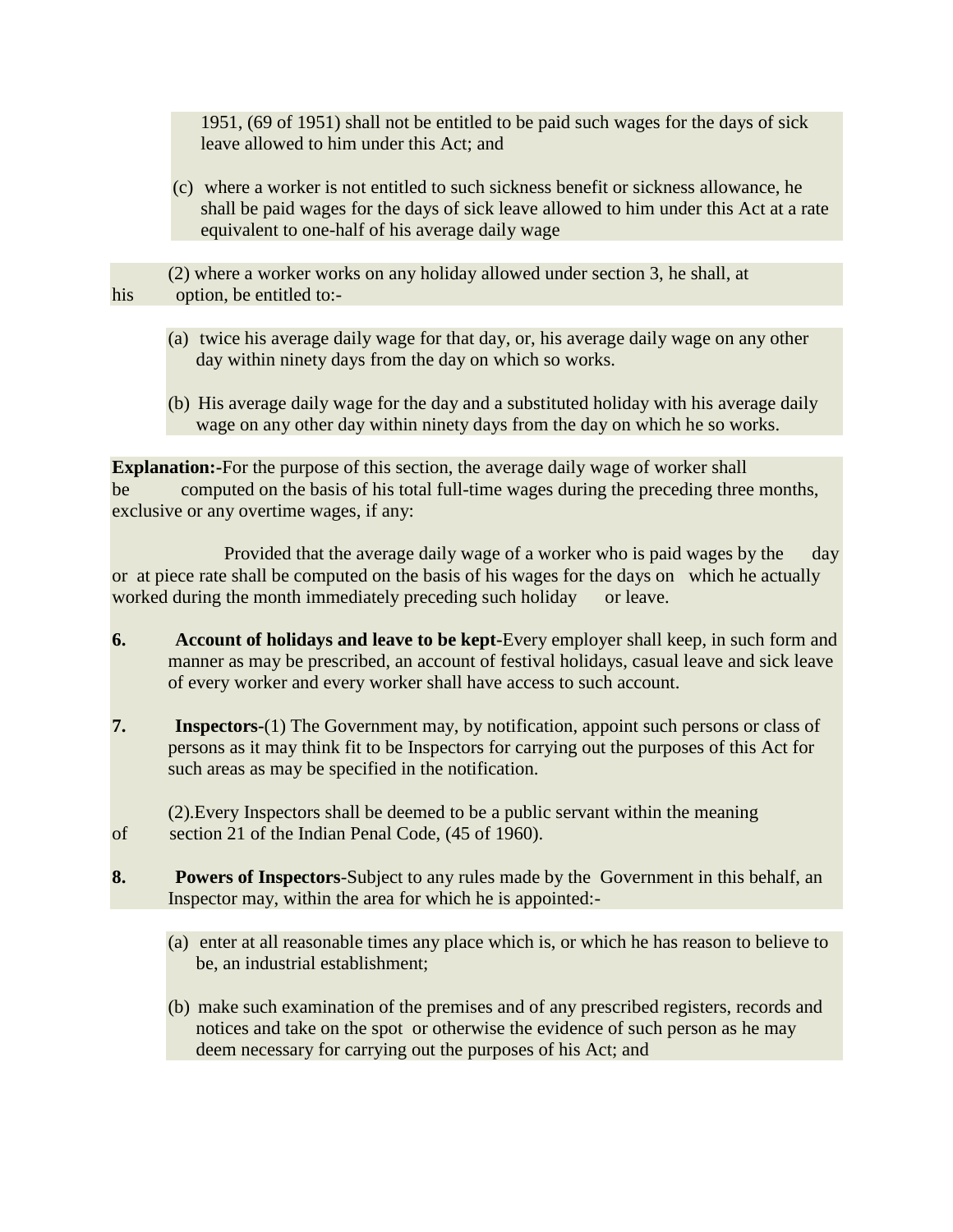(c) exercise such other powers as may be necessary for carrying out the purposes of this Act:

Provided that no person shall be compelled under this section to answer any

question or give any evidence tending to incriminate himself.

- **9. Penalties-**Any employer who contravenes any of the provisions of Section 3, Section 4, Section 5 or Section 6 shall be punishable, for the first offence, with the fine which may extend to one hundred rupees and for a second or subsequent offences, with fine which may extend to two hundred and fifty rupees.
- **10. Power to recover wages-** (1) where a Magistrate while convicting an employer under section 9 is satisfied that the worker has not been paid his dues wages under this Act, the amount which shall be determined by the Magistrate, he shall direct the employer to pay such wages to the workers.

 (2). The amount of wages determined under sub-section (1) shall, for the purpose of recovery be deemed to be a fine imposed under this Act, in addition to the penalty imposed under section 9 and shall be realized as such.

- **11. Penalty for obstructing Inspector-** Whoever willfully obstructs an Inspector in the exercise of any power conferred on him by or under this Act, or intentionally omits to produce on demand in writing by an Inspector any register, record or notice in his custody which may be required to be kept in pursuance of this Act or of any rule made thereunder shall be punishable with imprisonment for a term which may be extended to three months, or with fine which may extend to five hundred rupees, or with both.
- **12. Cognizance of offence-**(1) No court shall take cognizance of any offence under this Act or the rules made thereunder except on a compliant in writing by an aggrieved person or an Inspector.

(2) No court below that of a Magistrate of the first class shall try any offence punishable under this Act or rules made thereunder.

### **13. Exemptions-**(1) Nothing contained in this Act shall apply to:-

- (a) any workers drawing wages exceeding five hundred rupees per mensem and employed mainly in a managerial administrative or supervisory capacity;
- (b) any worker employed in an industrial establishment under the control of Government or Central Government or any State Government to whom Civil Service Rules or any other similar rules or regulations notified in this behalf by the Government, Central Government or any State Government, as the case may be, apply; and
- (c) any worker employed in any mine or an oil field.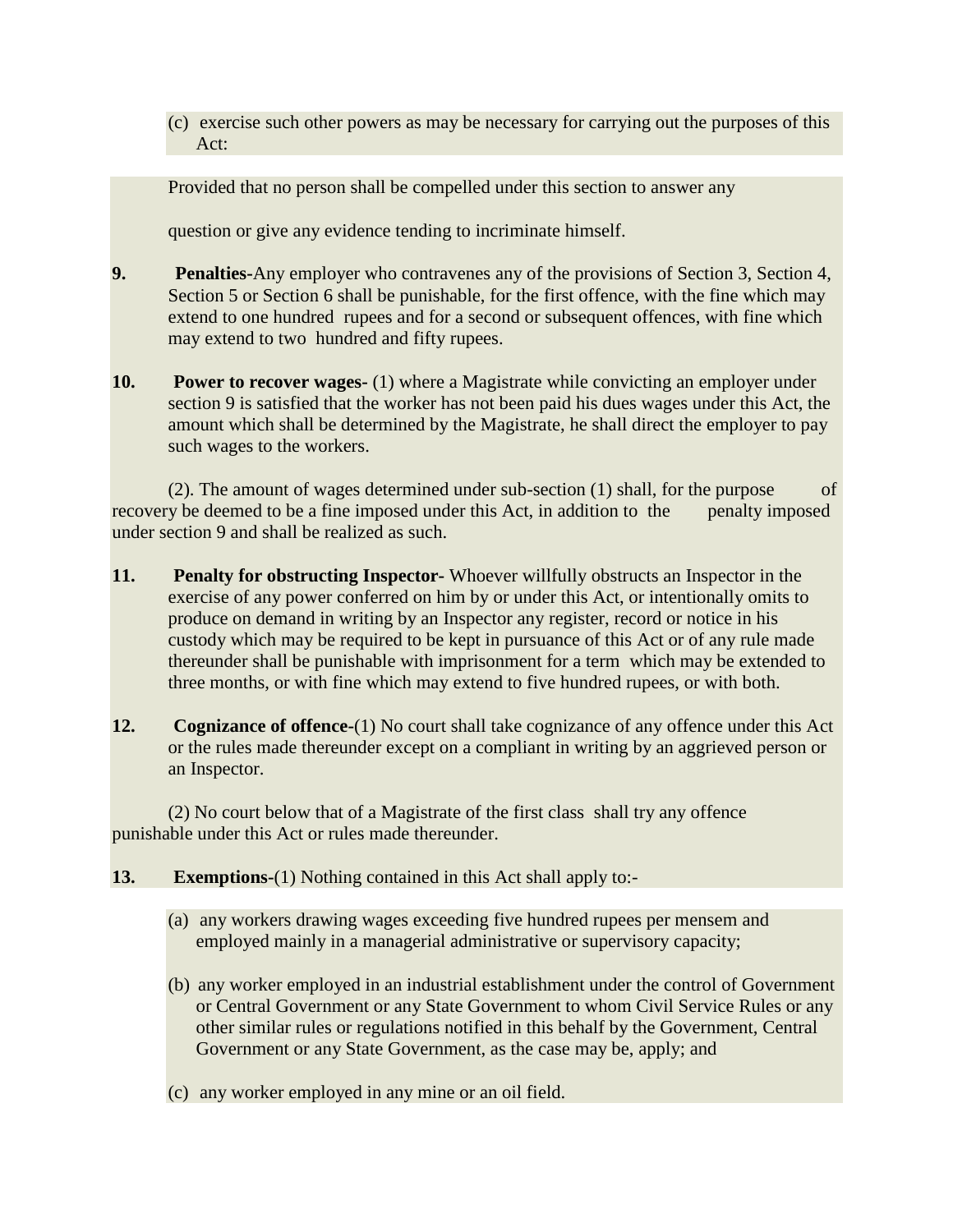(2) The Government may, in public interest by notification, exempt either permanently or for a specified period any class of industrial establishments from all or any of the provisions of this Act subject to such conditions as the Government may deem fit.

## **14. Right and privileges under either law etc. not affected-**

Nothing contained in this Act shall affect any rights or privileges which any worker is entitled to receive under any other law, contract, custom or usage, if such rights or privileges are more favourable to him than those to which he would be entitled under this Act.

**15. Powers to make rules-**(1) The Government may, by notification and after previous publication make rules for the purpose of carrying out the purposes of this Act.

 (2) In particular, and without prejudice to the generally or the foregoing power, such rules may provide for:

| other            | (a) the manner in which, and the conditions on which, national and<br>holidays shall be allowed to workers under section 3; |
|------------------|-----------------------------------------------------------------------------------------------------------------------------|
|                  | (b) the number of days for which, the manner in which, and the                                                              |
| conditions       | on which, casual and sick leave shall be allowed to workers under                                                           |
| Section          | 4:                                                                                                                          |
|                  | (c) the form in which and the manner in which an account of                                                                 |
| festival         | holidays, casual leave and sick leave of workers, shall be maintained                                                       |
| by               | employers under section 6;                                                                                                  |
| and              | (d) any other matter which is to be or                                                                                      |
| may be provided. |                                                                                                                             |

 (3) In making a rule under this Section, the Government may provide that a contravention thereof shall be punishable with fine which may extend to fifty rupees.

 (4) Every rule made under this section, shall be laid as soon as may be after it is made, before the Legislative Assembly while it is in session for a total period of not less than fourteen days which may be comprised in one in one session or in two successive sessions, and if, before expiry of the session in which it is so laid or the session immediately following, the Assembly makes any modification in the rules or decides that the rule should not be made, the rule shall thereafter have effect only in such modified form or be of no effect, as the case may be; so however, that any such modification or annulment shall be without prejudice to the validity of anything previously done under that rule.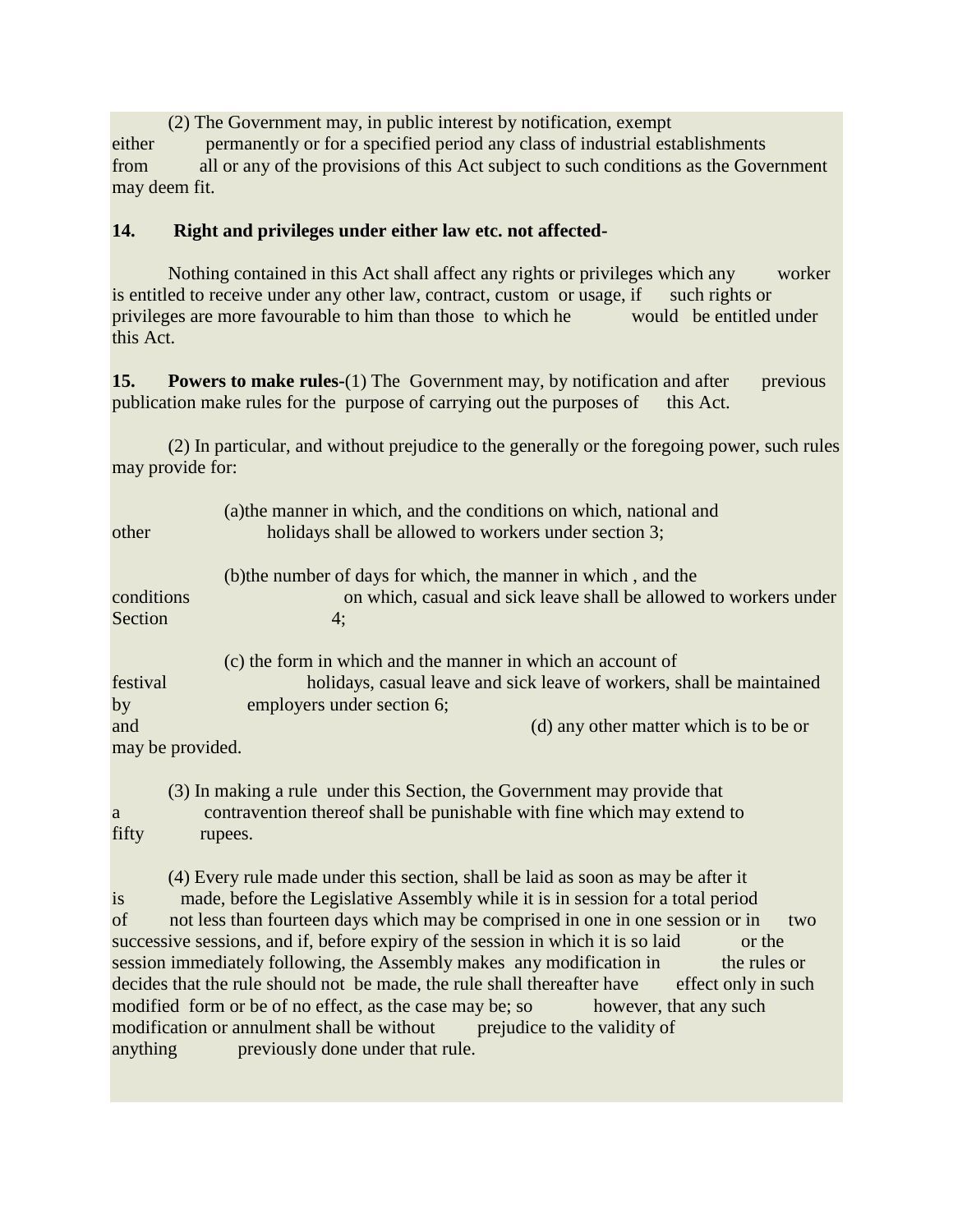**15. Repeal and saving**:- (1) The Punjab Industrial Establishments (National and Festival Holidays and Casual and Sick Leave) Act, 1965 (14 of 1965), as in force in the territories added to Himachal Pradesh under section 5 of the Punjab Re-organisation Act, 1966 (31 0f 1966) is hereby repealed.

(2) The repeal of the Punjab Industrial Establishments (National and Festival Holidays and Casual and Sick Leave) Act, 1965 by sub-section (1) shall not effect:-

|           | (a) the previous operation of that Act or any thing duly done or     |
|-----------|----------------------------------------------------------------------|
| suffered  | thereunder;                                                          |
|           | (b) Any penalty or punishment incurred in respect of any             |
| offence   | committed against that Act; or                                       |
|           | (c) any investigation, legal proceeding or remedy in respect of any  |
| such      | penalty or punishment and any such investigation, legal proceeding   |
| <b>or</b> | remedy may be instituted, continued or enforced and any such penalty |
| $\alpha$  | punishment may be imposed as if that Act has not been repealed.      |

 (3)Subject to the provisions contained in sub-section (2), anything done or any action taken, including any appointment order, notification or notice made, issued or given under the provision of the Act repealed by sub-section (1) shall be deemed to have been done or taken under the corresponding provisions of this Act.

#### THE SCHEDULE [see section  $3(1)(b)$ ]

New Year's Day Basant Panchami. Guru Ravi Dass's Borthday. Shivratri Holi Id-ul-Fiter Ram Naumi Lord Mahavira's Birthday Good Friday. Vaisakhi Himachal Day Id-ul-Zuha Muharram Solan Fair Milad-un-Nabi. Janam Ashtami. Bawan Dwadshi Fair (Nahan)